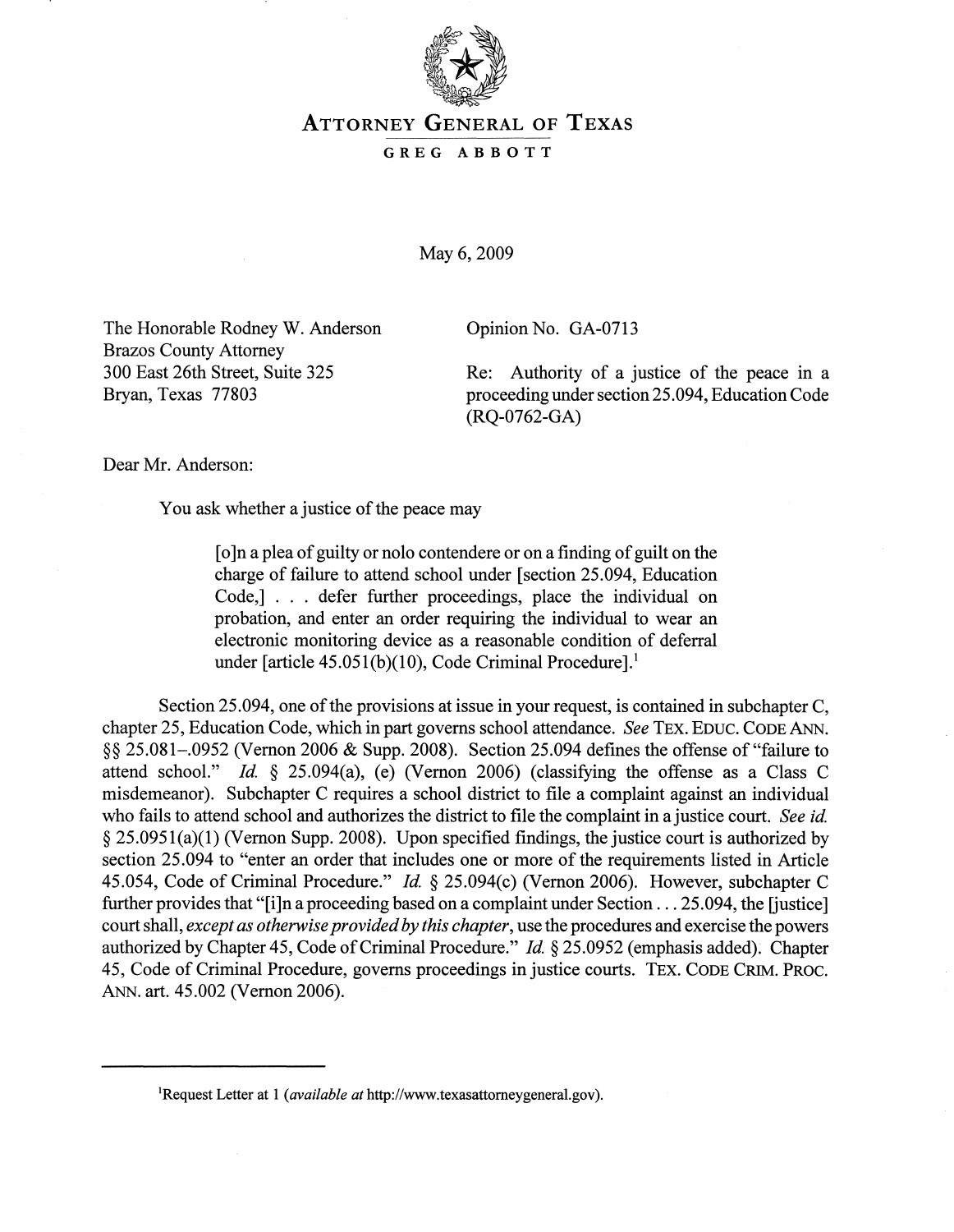Before we consider your question about the scope of a justice court's authority under Code of Criminal Procedure article 45.051, an article contained within chapter 45, we must first examine the threshold question of whether a justice court may exercise the authority granted under that article in a proceeding under Education Code section 25.094. By its plain language, section 25.0952 expressly authorizes a justice court to exercise all powers granted to a justice court in chapter 45 unless otherwise provided in chapter 25. *See TEX. EDUC. CODE ANN.* § 25.0952 (Vernon 2006). It could be argued that because subsection 25.094(c) provides that a court "may enter an order that includes one or more of the requirements listed in Article 45.054" it should operate as a constraint on the justice court's powers as contemplated under section 25.0952, thus limiting the requirements that the court may include in its order to those listed in article 45.054. *Id* § 25.094(c); *see* TEx. CODE CRIM. PROC. ANN. art. 45.054 (Vernon Supp. 2008) (providing that a justice court in a failure to attend school proceeding under section 25.094 has jurisdiction to enter an order that includes one or more punitive requirements). That argument, however, is unpersuasive because section 25.094's reference to article 45.054 does not clearly and exclusively limit the powers of a justice court to those found in article 45.054. As we see no clear legal basis to conclude that the Legislature intended section 25.094's mere reference to article 45.054 to *provide otherwise,* we conclude that subsection 25.094(c) does not limit a justice court solely to entering an order including one or more requirements listed in article 45.054. *See, c.f, United States* v. *Providence Journal Co.,* 485 U.S. 693, 705 n.9 (1988) ("A statute that begins with '[e]xcept as otherwise provided by law' creates a general rule that applies unless contradicted in some other provision."). Thus, absent further restrictions in chapter 25, the Legislature's broad language in section 25.0952 would permit a justice court to exercise the power in article 45.051 in a proceeding under section 25.094. Accordingly, we turn to your question.

Article 45.051 is a general provision that authorizes a justice court to defer proceedings against a defendant, place the defendant on probation, and require the defendant to comply with one or more of the specified conditions of probation. *See TEX. CODE CRIM. PROC. ANN. art.* 45.051 (a}-(b) (Vernon Supp. 2008). Article 45.051 does not list an electronic monitoring device as a possible condition or requirement of deferred disposition and probation. *See id.* art.45.051(b); *cf id* art. 42.12 § 11(a)(17) (authorizing submission to electronic monitoring as a condition of community supervision). However, article  $45.051(b)(10)$  authorizes a justice court to require that a defendant comply with "any other reasonable condition" in connection with the deferment of proceedings and placement of defendants on probation in misdemeanor cases punishable by fine only. *Id* art. 45.051(a), (b)(1O). Your question, then, is resolved by a determination of whether, in a proceeding under section 25.094, a requirement that a defendant wear an electronic monitoring device could be considered a reasonable condition of deferment or probation. *See* Request Letter at  $3-6$ .

Probation conditions are reasonable if the conditions have a "reasonable relationship to the treatment of the accused and the protection of the public." *Tamez* v. *State,* 534 S.W.2d 686,691 (Tex. Crim. App. 1976). A probation condition is invalid if: "(1) it has no relationship to the crime; (2) it relates to conduct that is not in itself criminal; and (3) it forbids or requires conduct that is not reasonably related to the future criminality of the defendant or does not serve the statutory ends of probation." *Lacy v. State, 875 S.W.2d 3, 5 (Tex. App.*—Tyler 1994, writ ref'd); *see cf., Grodis v.*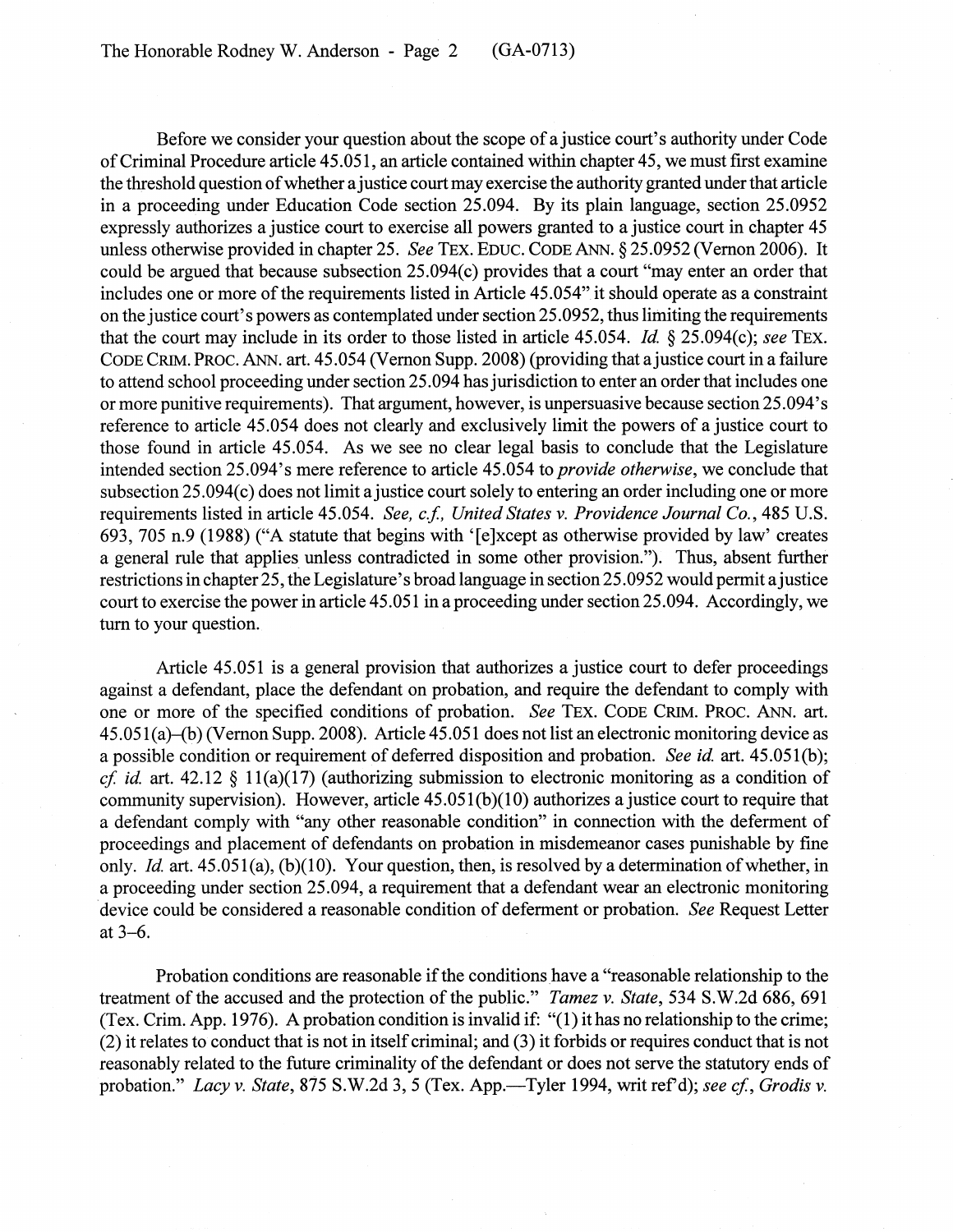The Honorable Rodney W. Anderson - Page 3 (GA-0713)

State, 921 S.W.2d 502, 504-05 (Tex. App.-Fort Worth, 1996, pet. ref'd) (considering reasonableness of probation conditions imposed in deferred adjudication under article 42.12 using the test from *Tamez).* A determination of whether a condition of probation is reasonable must be made on a case-by-case basis and is inappropriate to the attorney general opinion process. *See* Tex. Att'y Gen. Op. Nos. DM-437 (1997) at 1, 3; JM-898 (1988) at 5. We therefore conclude that a justice court may use an electronic monitoring device as a condition of deferment and probation for an individual found to have committed an offense under section 25.094, Education Code, if the use of the device in a given proceeding is reasonable, a determination made by the justice court in the first instance.